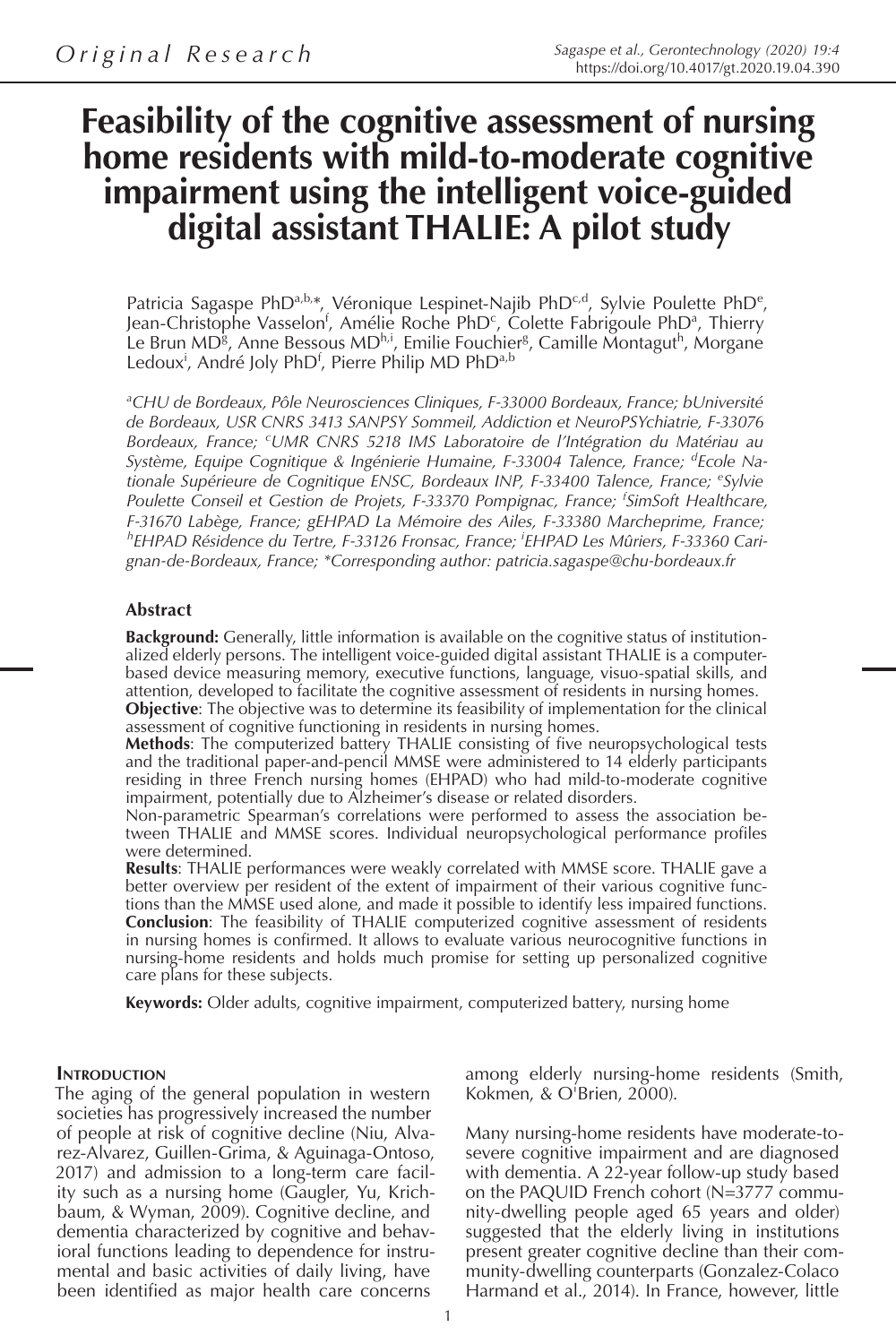information is available on the cognitive status of institutionalized elderly persons.

The assessment and management of cognitive decline present a challenge for improving nursing-home care (Saliba et al., 2005). One of the roles of the psychologist in nursing homes is to assess the degree of residents' cognitive impairment with neuropsychological testing and to implement interventions based on cognitive and sensory stimulation.

While neuropsychological assessment reveals cognitive decline and improves the identification of individuals with dementia, traditional neuropsychological testing can be time-consuming and resource-demanding despite the relative brevity of each of them, so it is not feasible in all settings.

For these reasons, the neuropsychological test mainly used in nursing homes in France is the Mini-Mental State Examination (MMSE), a brief test recommended among others by a panel of experts (Haute Autorité de Santé (HAS), 2011). In the literature of aging research, some correlations were found between MMSE scores and performances in tests involving more complex functions such as memory and executive functions. A review (Tombaugh & McIntyre, 1992) showed the validity of the MMSE compared against tests that putatively identify and measure cognitive impairment such as the clock-drawing data. Moreover, studies found a significant correlation between MMSE scores and Trail-Making-Test scores (particularly with TMT-B speed score: r=-0.54) in elderly subjects (Olivera-Souza et al., 2000; Saint Martin, Sforza, Barthelemy, Thomas-Anterion, & Roche, 2012). In MCI patients, studies found significant correlations between MMSE scores and  $\overline{T}MT$  (with  $TMT-B$ ,  $r=-.40$ ), and verbal fluency (animal naming) scores (r=.38) (Jefferson et al., 2006; McDonnell et al., 2019). In a sample of the French Three-City Study (n=1.516), the total MMSE scores and episodic memory evaluated by the Free and Cued Reminding Test (FCSRT) scores were also significantly correlated (with Total score: r=.32; Free score: r=.40 and Cued score: r=.27) (Carcaillon, Amieva, Auriacombe, Helmer, & Dartigues, 2009). Regarding the relationship between the MMSE and cognitive functioning in non-demented elderly adults over 75 years of age, a study found that the predictive value of the MMSE is due to a subset of cognitively demanding items that are heavily influenced by both memory and visuospatial skills (Hill & Backman, 1995). One of the limitations of the MMSE, is that it is not sufficient to accurately assess specific cognitive functions. Yet various cognitive domains including episodic memory, executive functions, language, visuo-spatial skills, and attention, need to be evaluated (Albert

et al., 2011) since they are associated to activities of daily living (Barberger-Gateau, Fabrigoule, Rouch, Letenneur, & Dartigues, 1999).

A new line of research is developing through the transfer of new technologies to the health sector, including cognitive evaluation and monitoring.

The use of computer technology is a promising solution to improve the quality of neuropsychological assessment (Parsey & Schmitter-Edgecombe, 2013; Zygouris & Tsolaki, 2015). The challenges are multifaceted such as improving cognitive evaluation when there are not enough specialized centers, alleviating mechanical tasks to improve clinical observation and the relationship with the patient, automating the time-consuming aspects (e.g., scoring) of tasks, facilitating the storage of data and patient follow-up and providing support when interpreting the findings.

Computerized neuropsychological batteries offer advantages over traditional paper-and-pencil tests such as ease and standardization of administration (Fillit, Simon, Doniger, & Cummings, 2008; Schatz & Browndyke, 2002; Zygouris & Tsolaki, 2015). Several computerized test batteries have been developed for the cognitive evaluation or brief screening of older adults with mild cognitive impairment or dementia (for reviews, (Koo & Vizer, 2019; Zygouris & Tsolaki, 2015)).

To our knowledge, however, there is no available test battery designed for use in nursing homes in France. We have now developed the intelligent voice-guided digital assistant THALIE using an iterative user-centered approach in nursing homes for needs assessment, goal/task analysis, users interfaces design, and prototyping (Johnson, Johnson, & Zhang, 2005).

THALIE is a computer-based device measuring some aspects of memory, executive functions, language, visuo-spatial skills, and attention. Five conventional neuropsychological tests were developed and incorporated into THALIE. In order to facilitate the cognitive assessment of residents in nursing homes, we developed this computerbased neuropsychological device. This study aimed to determine the feasibility of implementation of THALIE for the clinical assessment of cognitive functioning (memory, executive functions, language, visuo-spatial skills, and attention) in residents in nursing homes.

# **Methods**

# **Study population**

Residents, who were all volunteers, were recruited in three nursing homes (Etablissement d'Hébergement pour Personnes Agées Dépendantes, EHPAD) in the department of Gi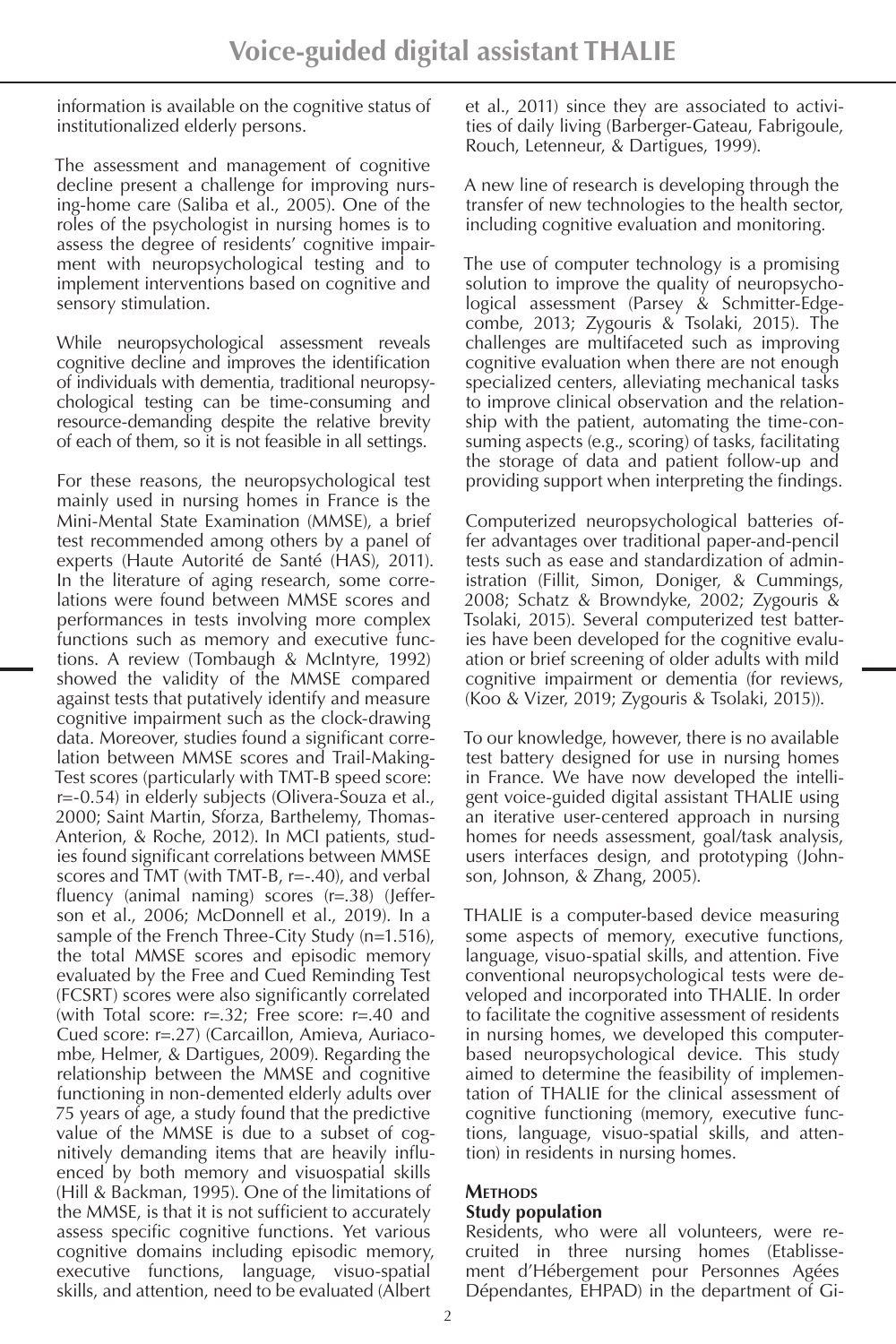ronde, in France. They were clinically suspected of having mild-to-moderate cognitive impairment potentially due to Alzheimer's disease or related disorders.

The medical staff from each nursing home invited eligible patients to participate in the study.

Inclusion criteria were as follows:

(1) Having a Mini-Mental State Examination  $(MMSE)$  score  $> 10$ 

(2) Being at least 60 years old

(3) Benefiting from cognitive follow-up in the institution (MMSE)

(4) Not suffering from major depressive disorder according to clinical evaluation

All participants and/or legal representatives provided written informed consent, and the study was approved by the ethical committee (consultative committee for the protection of persons participating in biomedical research, Comité de Protection des Personnes [CPP] Sud-Est VI).

## **Design**

A battery of neuropsychological tests was administered by trained neuropsychologists in each institution. First, participants were administered the traditional paper-and-pencil MMSE to evaluate global cognition (Hugonot-Diener, 2001). Second, they received a session lasting up to 60 minutes with THALIE. This session could be split over a period of up to 15 days. In parallel, usability and acceptability scales were completed by users (residents and the neuropsychologists) after each administration (not detailed here).

## **Neuropsychological tests**

The neuropsychological battery comprised the following:

## *A paper-and-pencil reference test*

The MMSE (Derouesné et al., 1999; Folstein, Folstein, & McHugh, 1975; Hugonot-Diener, 2001) is one of the most widely used standardized neuropsychological tests for quantifying global cognitive functioning and cognitive change in clinical geriatric. It includes 30 items and assesses orientation, memory, attention, language, and praxis (Total score, range 0-30). Age, gender, and education-based normative data were established on a French population (Lechevallier-Michel, Fabrigoule, Lafont, Letenneur, & Dartigues, 2004).

#### *Five computerized tests from the THALIE software application*

The Clock-Drawing Test (Sunderland et al., 1989; Wolf-Klein, Silverstone, Levy, & Brod, 1989), which is commonly used in clinical assessment, is a simple and reliable test which draws upon

memory, visuo-constructive and visuo-spatial abilities, and executive functions. A pre-drawn circle represents a clock face. The participant is required to put in the numbers so that it looks like a clock and then set the time to 10 minutes past 11. There is no time limit. The maximum score is 7 points (presence, sequencing and position of numbers, and presence, placement, and size difference of hands). The time spent completing the test is also considered.

The 5-word test (5WT) (Dubois et al., 2002), which is a verbal memory test evaluating the ability to learn and recall a shortlist of five words presented with a semantic cue to control for memory encoding. The learning phase is followed by a recall consisting of retrieving the words, first spontaneously ("*free recall*"), and then with the help of a semantic cue ("*cued recall*") for those items not retrieved by a free recall. A five-minute interference nonverbal task (i.e., Clock-Drawing Test) separates the immediate and a delayed recall phase. It is a simple and reliable test for evaluating episodic memory in aging with sensitivity and specificity in identifying patients with Alzheimer's disease (AD) (Cowppli-Bony et al., 2005). It distinguishes between simple difficulties in the retrieval of stored information (facilitated by cuing) and genuine storage deficits characterizing typical Alzheimer's disease (not facilitated by cuing). The measures used were Total immediate recall (Sum of Free immediate recall and cued immediate recall) (range 0-5), Total delayed recall (Sum of Free delayed recall and cued delayed recall) (range 0-5), Total Score (Sum of Total immediate recall and Total delayed recall) (range 0-10) and Total Weighted Score (the weight of free recall scores is doubled compared to cued recall scores) (range 0-20).

The Trail-Making Test (TMT) (Tombaugh, 2004), which is a two-part neuropsychological test reflecting executive functioning. Participants are required to connect numbered circles in sequential order in the TMT-A, whereas they have to connect numbered and lettered circles in alternating numerical-alphabetical order in the TMT-B (i.e., 1-A-2-B, etc.). TMT-A time is considered as a measure of processing speed, while TMT-B time is viewed as an index of flexibility. The scores are the time (in seconds) needed to complete the sequence and the number of correct responses for Part A and B, and perseverative errors (failure to alternate between number and letter sequences) for Part B. Age, gender, and education-based normative data were established on a French population (Amieva et al., 2009).

Zazzo's Cancellation Task (Zazzo, 1974), which measures selective attention and speed informa-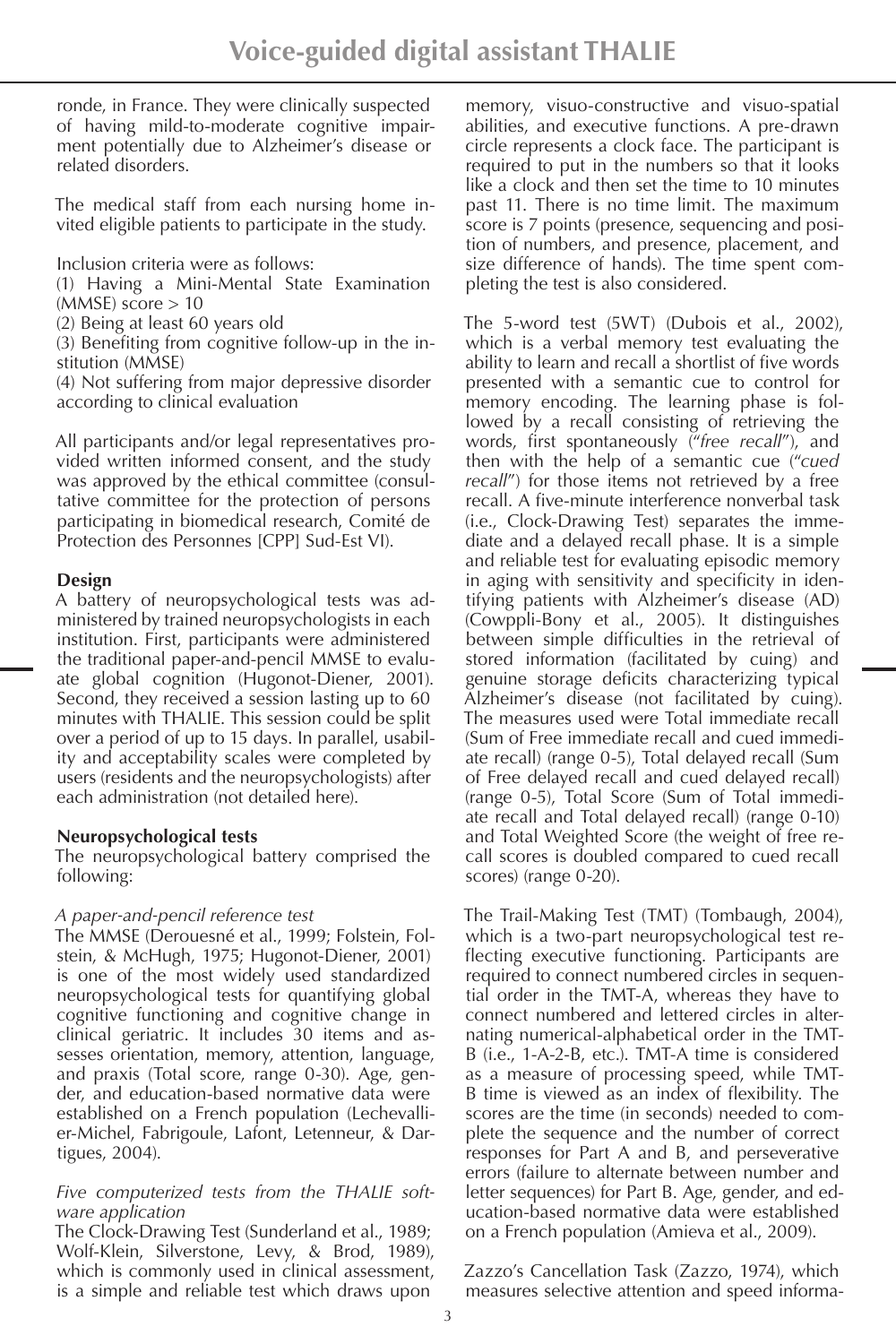| Table 1. Socio-demographic and clinical characteristics of residents.            |                            |
|----------------------------------------------------------------------------------|----------------------------|
|                                                                                  | Mean $\pm$ SD or frequency |
| Age (years) (range)                                                              | $91.04 \pm 3.38(84-97)$    |
| Gender (female)                                                                  | 71.43%                     |
| Baccalaureate degree or higher                                                   | 35.71%                     |
| educational level                                                                |                            |
| <b>Concomitant pathologies</b>                                                   |                            |
| <b>Diabetes</b>                                                                  | 15.38%                     |
| Hypertension                                                                     | 46.15%                     |
| Depression - Anxiety                                                             | 23.08%                     |
| History of cardiovascular disease                                                | 30.77%                     |
| <b>Current medication use</b>                                                    |                            |
| Antidepressants                                                                  | 57.14%                     |
| Benzodiazepines                                                                  | 28.57%                     |
| Non-benzodiazepine anxiolytics                                                   | $0\%$                      |
| <b>MMSE</b> score (range)                                                        | $19.50 \pm 5.06$ (13-29)   |
| MMSE score $\geq 24$                                                             | 14.29%                     |
| Abbreviations. $SD = Standard Deviation$ ; MMSE = Mini-Mental State Examination. |                            |

tion processing to cross out as fast and as exactly as possible 125 target signs contained in 40 lines of signs. Only the first eight lines comprising 29 target signs were performed here (Fabrigoule et al., 1998). Two scores are considered: the number of signs correctly crossed out and the time spent to complete the test. Age, gender, and education-based normative data were established on a French population (Lechevallier-Michel, et al., 2004).

Isaacs Set Test (Isaacs & Kennie, 1973), which measures the semantic verbal fluency ability and speed of verbal production to generate lists of words in four specific semantic categories (color, animal, fruit, and city) in 15s and in one-minute time periods. Number of correct responses, non-conscious repetitions, and intrusions were considered. Age, gender, and education-based normative data were established on a French population (Lechevallier-Michel, et al., 2004).

## **Conception and development**

Regarding the design process, THALIE was developed by an interdisciplinary team composed of clinicians, researchers, ergonomists, engineers, and programmers. In the design and development stages, usability tests were iteratively performed on a convenience sample of residents and neuropsychologists in the institutions to define needs, specify requirements, optimize functionalities and affordance, and test interactions with the application (user-centered approach).

## **Interfaces and functionalities**

THALIE is an intelligent voice-guided digital assistant. It carries out repetitive and mechanical tasks and ensures that tests and procedures are standardized. It automatically generates a detailed assessment report including tables summarizing performance after testing. A password protects access to the application. There is no need for an internet connection to run it and it includes video tutorials to allow professionals

to familiarize themselves with it. A link to video tutorials and instructions/recommendations for use of THALIE is available on http://www.sanpsy.univ-bordeauxsegalen. fr/THALIE/

THALIE has two separate interfaces:

(1) An interface intended for patients on a tablet computer to visualize and perform tests in a multimodal way using a stylus on the touch screen and microphone. This interface allows tactile recording for graphomotor productions and voice recording for language productions.

(2) An interface intended for the professional that is displayed on a separate com-

puter screen connected to a keyboard and a mouse to start the tests, to visualize on-screen instructions or run vocal instructions, to verify optional additional instructions, to monitor the progress of the test, to review or listen again to patients' productions, to facilitate immediate or delayed scoring of the results (qualitative and quantitative semi-automatic scoring system) and to print the synthesis of the results. Instructions are given in synthetic voice format through the computer's speakers. The clinician could activate or deactivate the voice guidance function as desired and take control of the test procedure if necessary.

# **Statistical analyses**

## *Descriptive analyses*

Quantitative variables were expressed as mean ± standard deviation (SD), and qualitative variables were expressed as relative frequency.

# *Comparative analyses*

Non-parametric correlations (Rho Spearman) with Bonferroni's adjusted level of significance were computed between the MMSE score and scores on the cognitive variables of THALIE.

# *Individual profiles*

Each performance of residents on the cognitive tests (MMSE, Trail-Making-Test, Zazzo's Cancellation Task, and Isaacs Set Test) was classified according to normative data distributions established in a French population (Amieva, et al., 2009; Lechevallier-Michel, et al., 2004). The indicators classified performance from worse to better performance: lower percentile (<10P, 10th percentile), between 10th percentile and first quartile (10P-Q1), between first and second quartiles (Q1-Q2), between second and third quartiles  $(Q2-Q3)$ , and highest quartile  $(>Q3)$ , third quartile).

For the sake of convenience, percentile or quartile classifications for task completion times were reversed to match the lower percentile or quar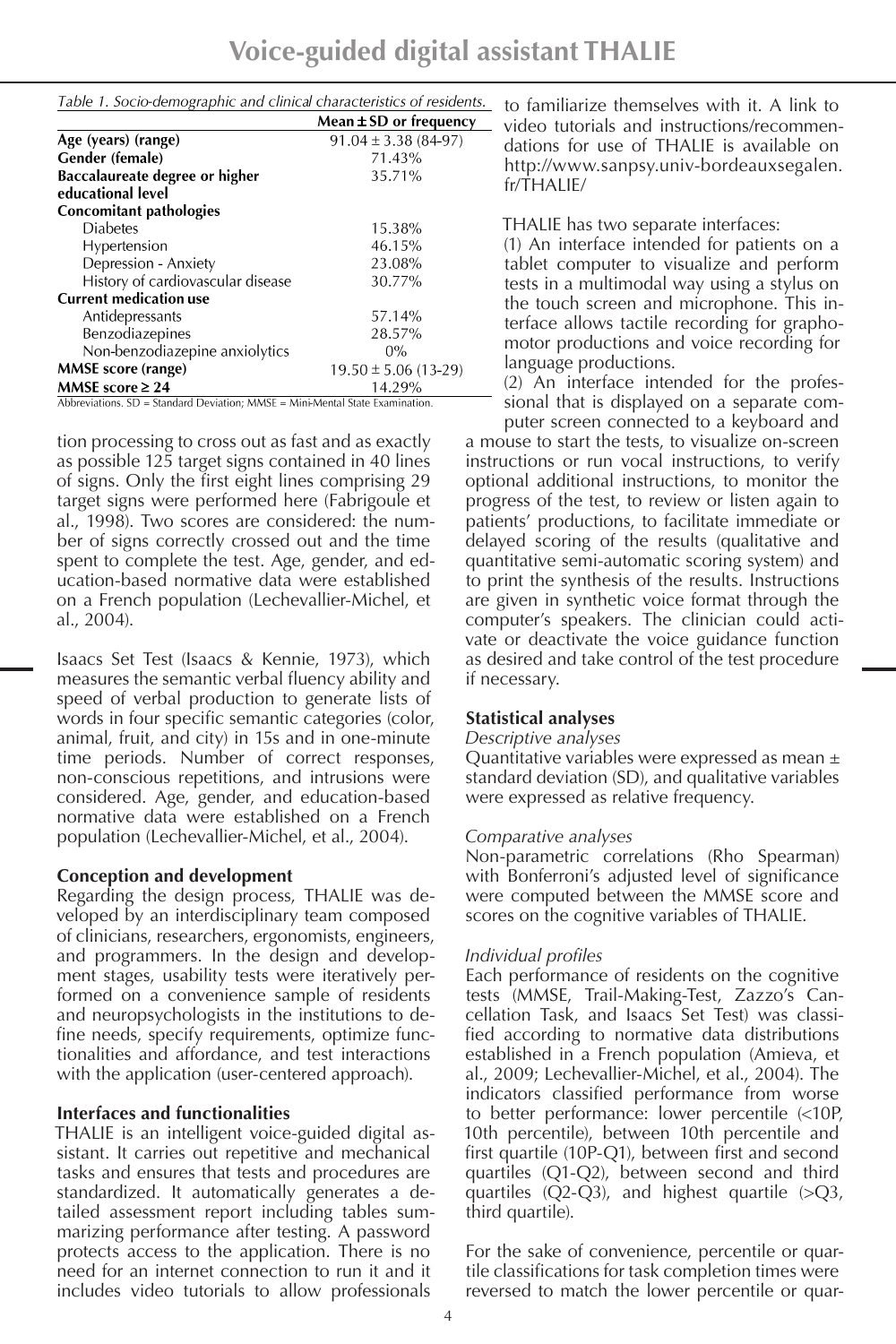**Voice-guided digital assistant THALIE**

| Correlations between cognitive variables for | N  | Mean $\pm$ SD     | Rho             | Exact       | Bonferroni adjusted   |
|----------------------------------------------|----|-------------------|-----------------|-------------|-----------------------|
| <b>THALIE tests and MMSE score</b>           |    |                   | <b>Spearman</b> | P value     | level of significance |
| <b>Clock-Drawing Test</b>                    |    |                   |                 |             |                       |
| Total score                                  | 10 | $4.3 \pm 2.6$     | $-0.09$         | NS          | .025                  |
| Time                                         | 10 | $116.7 \pm 53.9$  | 0.40            | $_{\rm NS}$ | .025                  |
| 5-word test (5WT)                            |    |                   |                 |             |                       |
| Total immediate recall (Free+cued)           | 10 | $4.4 \pm 0.8$     | 0.74            | $=.015$     | .0125                 |
| Total delayed recall (Free+cued)             | 6  | $0.8 \pm 1.2$     | $-0.69$         | NS          | .0125                 |
| Total Score (Immediate+delayed)              | 6  | $5.3 \pm 1.4$     | 0.00            | NS          | .0125                 |
| <b>Total Weighted Score</b>                  | 6  | $8.8 \pm 2.5$     | 0.12            | NS.         | .0125                 |
| <b>Trail-Making Test (TMT)</b>               |    |                   |                 |             |                       |
| TMT-A (correct responses)                    | 13 | $19.6 \pm 7.6$    | 0.31            | NS          | .01                   |
| TMT-A (RTs)                                  | 13 | $118.1 \pm 75.2$  | $-0.10$         | NS          | .01                   |
| TMT-B (correct responses)                    | 12 | $7.7 \pm 8.0$     | 0.57            | NS.         | .01                   |
| TMT-B (RTs)                                  | 12 | $225.5 \pm 141.1$ | 0.07            | NS          | .01                   |
| TMT-B (perseverative errors)                 | 12 | $4.5 \pm 4.0$     | $-0.58$         | $=.049$     | .01                   |
| <b>Zazzo's Cancellation Task</b>             |    |                   |                 |             |                       |
| Number of correct signs                      | 12 | $22.7 \pm 9.2$    | 0.75            | $=.005$     | .025                  |
| Time                                         | 12 | $226.1 \pm 75.6$  | 0.46            | NS          | .025                  |
| <b>Isaacs Set Test</b>                       |    |                   |                 |             |                       |
| Number of correct responses 60s              | 13 | $40.7 \pm 16.9$   | 0.64            | $=.019$     | .016                  |
| Number of non-conscious repetitions 60s      | 13 | $7.1 \pm 5.2$     | $-0.37$         | NS          | .016                  |
| Number of intrusions 60s                     | 13 | $0.7 \pm 1.5$     | $-0.01$         | NS          | .016                  |

Table 2. Spearman correlations between cognitive variables scores for each THALIE tests and MMSE score in residents.

Abbreviations.  $N =$  Number of residents;  $SD =$  Standard Deviation; MMSE = Mini-Mental State Examination;  $RTs =$  Reaction times.

tile with poor performance as for the classification of other cognitive variables.

Therefore, individual neuropsychological performance profiles were determined according to the performance on the different tests. TMT-B completion task reaction times were not analyzed here because of the low number of correct responses and the possible premature interruption of the task.

#### **Results**

Fourteen residents (10 females) were recruited (*Table 1*). All participants were right-handed. Regarding their legal status, two (14.29%) were under guardianship. All participants had a normal or corrected vision and normal prehension. 85.71% of participants (12 out of 14) had a normal or corrected audition. 69.23% (9 out of 13) had more than one concomitant pathology and 42.86% (6 out of 14) had more than five concomitant treatments.

## **Complete data for each THALIE test**

Percentages of complete data for each test recorded with THALIE were as follows: Clock-Drawing Test: 71.43% (10 out of 14); 5-Word Test (5WT): Immediate recall: 71.43% (10 out of 14) and Delayed recall: 42.86% (6 out of 14); Trail-Making Test (TMT) TMT-A: 92.86% (13 out of 14) and TMT-B: 85.71% (12 out of 14); Zazzo test: 85.71% (12 out of 14) and Isaacs Set Test: 92.86% (13 out of 14).

## **Withdrawal from THALIE tests**

Percentages of withdrawal from each test recorded with THALIE were as follows: Clock-Drawing Test: 21.43% (3 out of 14 with 2 at the initiative of the neuropsychologist and 1 at the initiative of the resident, and because of motor and visual difficulties, and significant hand-tablet interference when the hand touched the surface of the tablet); 5WT: 7.14% (1 out of 14 at the initiative of the neuropsychologist because of significant anxiety of the resident); Trail-Making Test (TMT): 0%; Zazzo test: 7.14% (1 out of 14 at the initiative of the resident because of visual difficulties) and Isaacs Set Test: 0%. Five of the withdrawals concerned only 4 residents (2 withdrawals were observed for a particular resident on the Clock-Drawing Test and the 5WT).

## **Association between THALIE cognitive tests and MMSE**

Correlations between the MMSE and the THALIE cognitive tests were significant for the number of correct signs of Zazzo's Cancellation Task or exhibited a trend to significance for the Total immediate recall of 5-words Test and the number of correct responses of Isaacs Set Test (*Table 2*).

## **Individual profiles of cognitive performances**

*Table 3* shows that the worst performances (<10P and 10P-Q1) were observed on the MMSE, on the TMT-B (i.e., correct responses and especially perseverative errors), and on completion time in Zazzo's cancellation task. Performances for other variables of THALIE tests (i.e., TMT-A correct responses, TMT-A completion time, Zazzo correct signs, Isaac Set Test correct responses) were more heterogeneous and contrasted between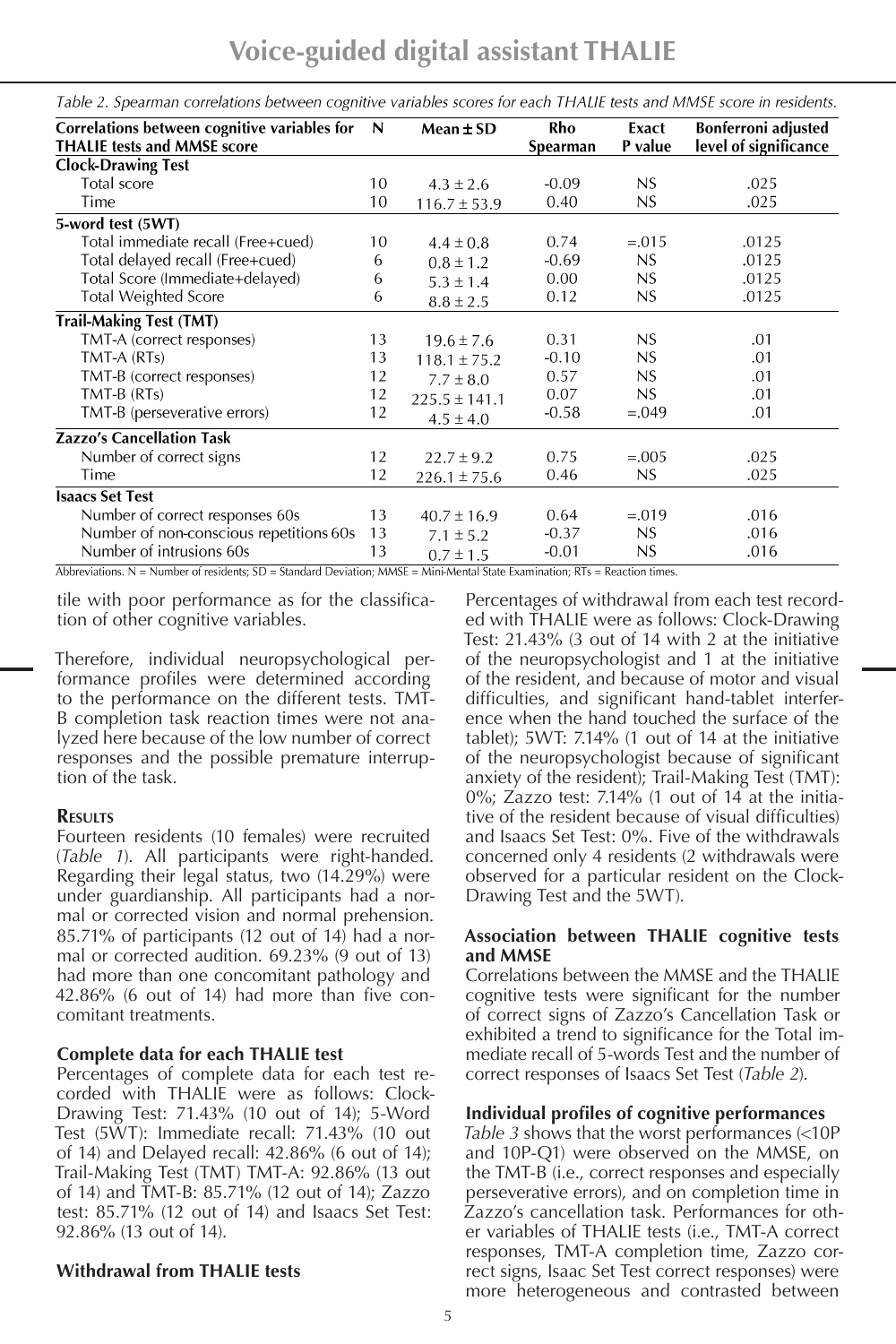|                          | $21 < 01 - 02 < 02 - 03 < 03$ |                                                                    |                                   |                      | Table 3. Neuropsychological performance profiles per resident. The dark gray to white gradient indicates worse performance to better performance (10P < 10P- |                 |           |                 |                 |
|--------------------------|-------------------------------|--------------------------------------------------------------------|-----------------------------------|----------------------|--------------------------------------------------------------------------------------------------------------------------------------------------------------|-----------------|-----------|-----------------|-----------------|
| <b>Residents</b>         | MMSE                          | <b>TMT-A Correct</b>                                               | <b>IMT-ARTS</b>                   | <b>TMT-B Correct</b> | <b>TMT-B Perseverative</b>                                                                                                                                   | Zazzo Correct   | Zazzo     | Isaacs Correct  | Isaacs Correct  |
|                          |                               | responses                                                          |                                   | responses            | errors                                                                                                                                                       | signs           | Time      | responses 15s   | responses 60s   |
|                          | 10P                           | $\widetilde{Q}$                                                    | $Q2-Q3$                           | 10P-Q1               | $10P-Q1$                                                                                                                                                     | $\widetilde{Q}$ | 10P       | $Q1-Q2$         | $Q1-Q2$         |
|                          | < 10P                         | $> 23$                                                             | $Q2 - Q3$                         | $Q2 - Q3$            | 10P-Q1                                                                                                                                                       | $\widetilde{Q}$ | 10P       | 50 <sup>2</sup> | $Q2-Q3$         |
|                          | 10P                           |                                                                    |                                   |                      |                                                                                                                                                              |                 |           |                 |                 |
|                          | 10P                           | < 10P                                                              | 10P-Q1                            | 10P                  | $IQ-P-Q$                                                                                                                                                     | 10P-Q1          | 10P       | $\widetilde{Q}$ | 10P-Q1          |
|                          | < 10P                         | 10P                                                                | $\widetilde{Q}$                   | 10P                  | $10P-Q1$                                                                                                                                                     | 10P-Q1          | 10P       | 50 <sub>2</sub> | $Q2 - Q3$       |
| ٥                        | 10P                           | 10P                                                                | $10P-Q1$                          | 10P                  | 10P-Q1                                                                                                                                                       | 10P             | 10P       | $10P-Q1$        | 10P             |
|                          | 10P                           | $\frac{1}{2}$                                                      | 50 <sub>2</sub>                   | $10P-Q1$             | $10P-Q1$                                                                                                                                                     | 50 <sup>2</sup> | $Q1 - Q2$ | < 10P           | 10P             |
| ∞                        | < 10P                         | 10P                                                                | <10P                              | 10P                  | $10P-Q1$                                                                                                                                                     | 10P             | 10P       | 10P             | 10P             |
|                          | 10P                           | 10P                                                                | 10P                               | 10P                  | $10P-Q1$                                                                                                                                                     |                 |           | 50 <sub>2</sub> | 10P             |
| $\subseteq$              | 10P                           | $\widetilde{Q}$                                                    | $Q2 - Q3$                         |                      |                                                                                                                                                              | 10P             | 10P       | $Q1-Q2$         | $Q1-Q2$         |
|                          | 10P                           | 10P                                                                | 10P                               | 10P                  | 10P-Q1                                                                                                                                                       | $10P-Q1$        | 10P       | 10P             | 10P             |
| $\overline{\phantom{0}}$ | $\widetilde{Q}$               | $\widetilde{Q}$                                                    | 10P-Q1                            | $Q2 - Q3$            | $10P-Q1$                                                                                                                                                     | $Q1-Q2$         | 10P       | $\widetilde{Q}$ | $\widetilde{Q}$ |
| $\tilde{\mathbb{C}}$     | 10P                           | 50 <sup>2</sup>                                                    | 10P                               | 10P                  | $10P-Q1$                                                                                                                                                     | 10P             | 10P       | 10P             | 10P             |
| $\overline{1}$           | $\widetilde{Q}$               | $\widetilde{Q}$                                                    | $Q1-Q2$                           | 10P                  | $\widetilde{Q}$                                                                                                                                              | $\widetilde{Q}$ | 10P       | $\widetilde{Q}$ | $\widetilde{Q}$ |
|                          |                               | Abbreviations $10P =$ first percentile: $Q1 =$ first quartile: $Q$ | $=$ median: $O3 =$ third quartile |                      |                                                                                                                                                              |                 |           |                 |                 |

residents. Some residents had performances above the median (Q2-Q3) or even above the third quartile  $(>Q3)$ , while others had low performances.

# **Discussion**

With the increase in the number of elderly people at risk of cogni tive decline (Niu, et al., 2017) and admission to a long-term care facility such as a nursing home (Gaugler, et al., 2009), the assess ment and management of cogni tion present a challenge to im prove nursing-home care (Saliba, et al., 2005).

Since neuropsychological testing can be costly and time-consum ing, THALIE uses a set of emerg ing technologies to assist the cli nician in the assessment of cogni tive disorders in patients suffering from cognitive impairment.

This preliminary study demon strates the feasibility of imple mentation and measurement us ing THALIE to evaluate cognition and memory (executive functions, visual-spatial skills, processing speed and cognitive flexibil ity, episodic memory) in nursinghome residents who scored 10 or more on the MMSE.

The percentage of complete data recorded for each THALIE test was acceptable (Clock-Drawing Test, 5WT, TMT, Zazzo, and Isaacs Set Test) and exceeded 70%, except for delayed recall on the 5WT due to technical prob lems. Moreover, the oldest (age  $\geq$ 84 years in our sample) patients did not refuse any THALIE neu ropsychological test, and only five withdrawals occurred.

Few correlations were found be tween THALIE scores and the standard version of the MMSE scores in elderly nursing-home residents presenting mild-tomoderate cognitive impairment. These few correlations between THALIE scores and the MMSE scores could be due to a subset of cognitively demanding items in this latter that imply memory,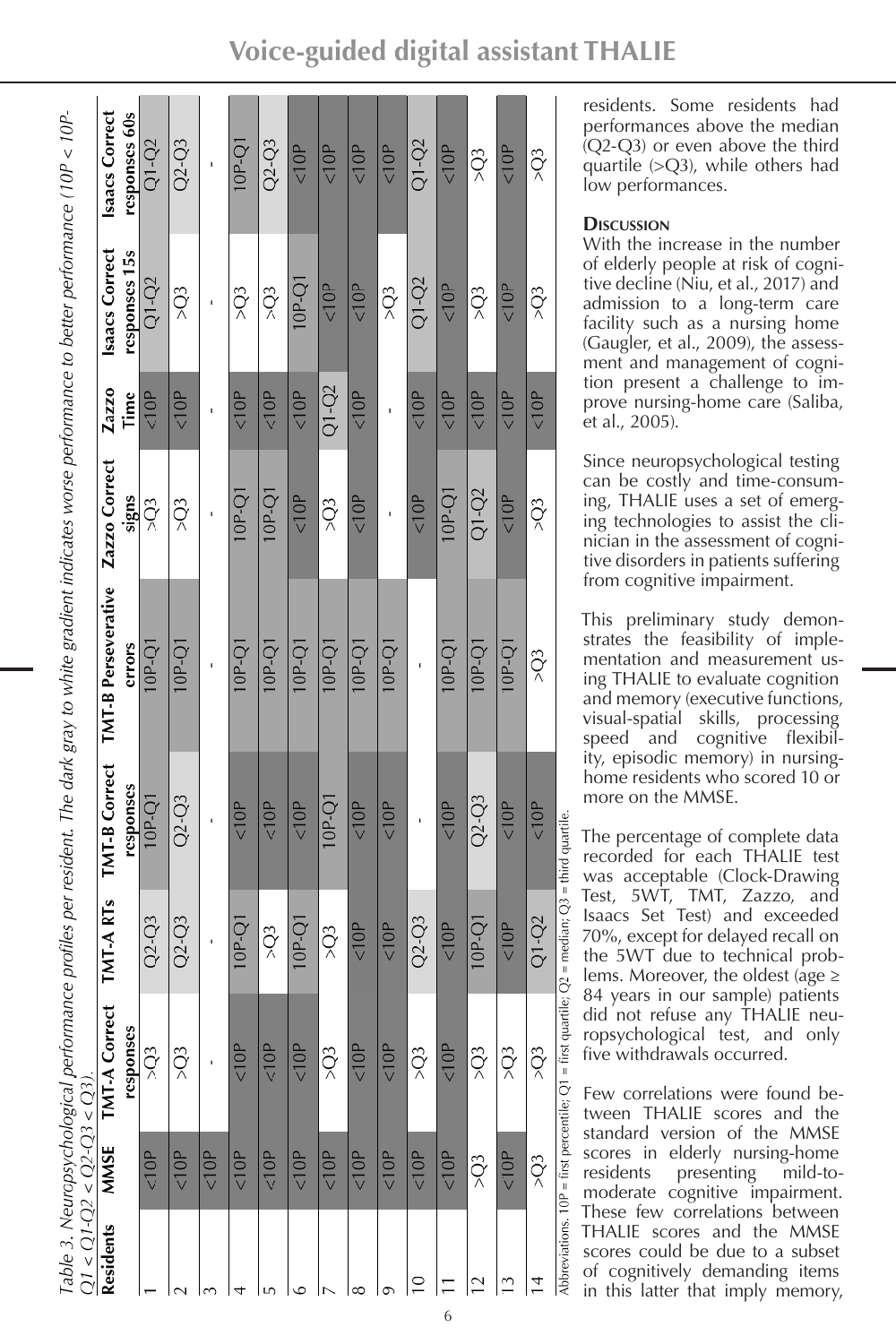visuospatial skills (Hill & Backman, 1995), and executive components. Therefore, further studies will have to examine more precisely convergent validity of THALIE sub-tests with the paper-andpencil versions of the same tests or standard neuropsychological tests assessing the same domains.

Apart from these few correlations with the MMSE, THALIE results showed more contrasted patterns of performances. The MMSE score was low in all residents except two. While some residents performed poorly on the MMSE, their performance was better on some THALIE variables, thus highlighting the variability in the extent of their impaired cognitive functions. On the other hand, two residents who had higher MMSE scores performed less well on several THALIE variables. THALIE was informative even in good performers on the MMSE since it provided greater insight into the efficacy of their cognitive processes. These results underline the limitation of using the MMSE alone.

Overall, the most complex tests produced the most impaired performances, especially those involving processing speed and executive functions components. Scores were more consistently lower on the TMT-B (i.e., correct responses and especially perseverative errors) and completion time in Zazzo's cancellation task. The impaired TMT-B performances in most residents were expected because this test calls upon mental flexibility, which is known to be impaired early in the course of cognitive decline (Amieva et al., 1998). Regarding Zazzo's cancellation task, the speed component was more consistently impaired than the correct detection of signs per se. This result is in line with a previous study (Amieva, Rouch-Leroyer, Letenneur, Dartigues, & Fabrigoule, 2004) showing that cognitive slowing is already present at a stage where target detection skills are not yet impaired in pre-demented subjects.

As expected, a wide variability on TMT-A and Isaacs Set Test performances was observed between residents, with some having preserved performances. The TMT-A is a simple test where numbers are linked in ascending order, a very automatic process. Regarding the Isaacs Set Test, the inter-individual variability in performances demonstrates the relative preservation of verbal fluency and semantic memory capacities in some residents.

This overall pattern of results underlines the limitation of using the MMSE alone and the contribution of testing the cognitive functions evaluated by THALIE (semantic memory, executive functions, attention, and processing speed) to gain a more precise overview of the impaired or relatively preserved capacities of subjects. This

is crucial since memory, attention and executive functions are closely related to activities of daily living (Barberger-Gateau, et al., 1999; Vaughan & Giovanello, 2010).

In conclusion, THALIE provides a finer analysis via individual profiles of the less altered cognitive processes that may then be the target of a personalized cognitive care plan within the institution.

Computerized batteries offer advantages over traditional paper-and-pencil neuropsychological tests (Fillit, et al., 2008; Parsey & Schmitter-Edgecombe, 2013; Schatz & Browndyke, 2002; Zygouris & Tsolaki, 2015) such as standardization of administration, thus limiting examiner bias and improving the reproducibility of testing. The automated and accurate capture of response parameters reveals the quantitative and qualitative aspects of the response, while the automatic scoring decreases the eventuality of rating errors. These automatic features promote interaction between the examiner and the patient by discharging the former of the "*mechanical and systematic*" aspects of administering tests and scoring. Automatic storage allows better data management, closer follow-up of individual performances over time, and more accurate transmission of information between health care staff. Finally, computer-based cognitive batteries seem less intimidating than the commonly used paperand-pencil neuropsychological tests (Gamaldo et al., 2018). These presumed assets will need to be verified in further studies, notably by studying user experience, quality of patient-clinician relationships, and saving time.

THALIE is therefore an innovative tool for the assessment and management of cognitive decline in nursing homes. However, its test-retest reliability needs to be studied to ensure the quality of patient follow-up. Therefore, additional studies in nursing homes with larger samples and a follow-up period are needed.

More broadly, THALIE could prove useful in memory clinic settings. Indeed, dementia remains largely underdiagnosed (Waldemar et al., 2007). A critical aspect of dementia is the early diagnosis (Haute Autorité de Santé (HAS), 2011), which provides an opportunity for interventions (Kivipelto, Mangialasche, & Ngandu, 2018; Rodakowski, Saghafi, Butters, & Skidmore, 2015). Further studies will have to demonstrate external validity of THALIE by its ability to distinguish healthy controls from cognitively impaired older adults (i.e., patients with MCI or AD) or to distinguish between various degrees of cognitive impairment (i.e., patients with MCI versus AD, or versus other types of dementia).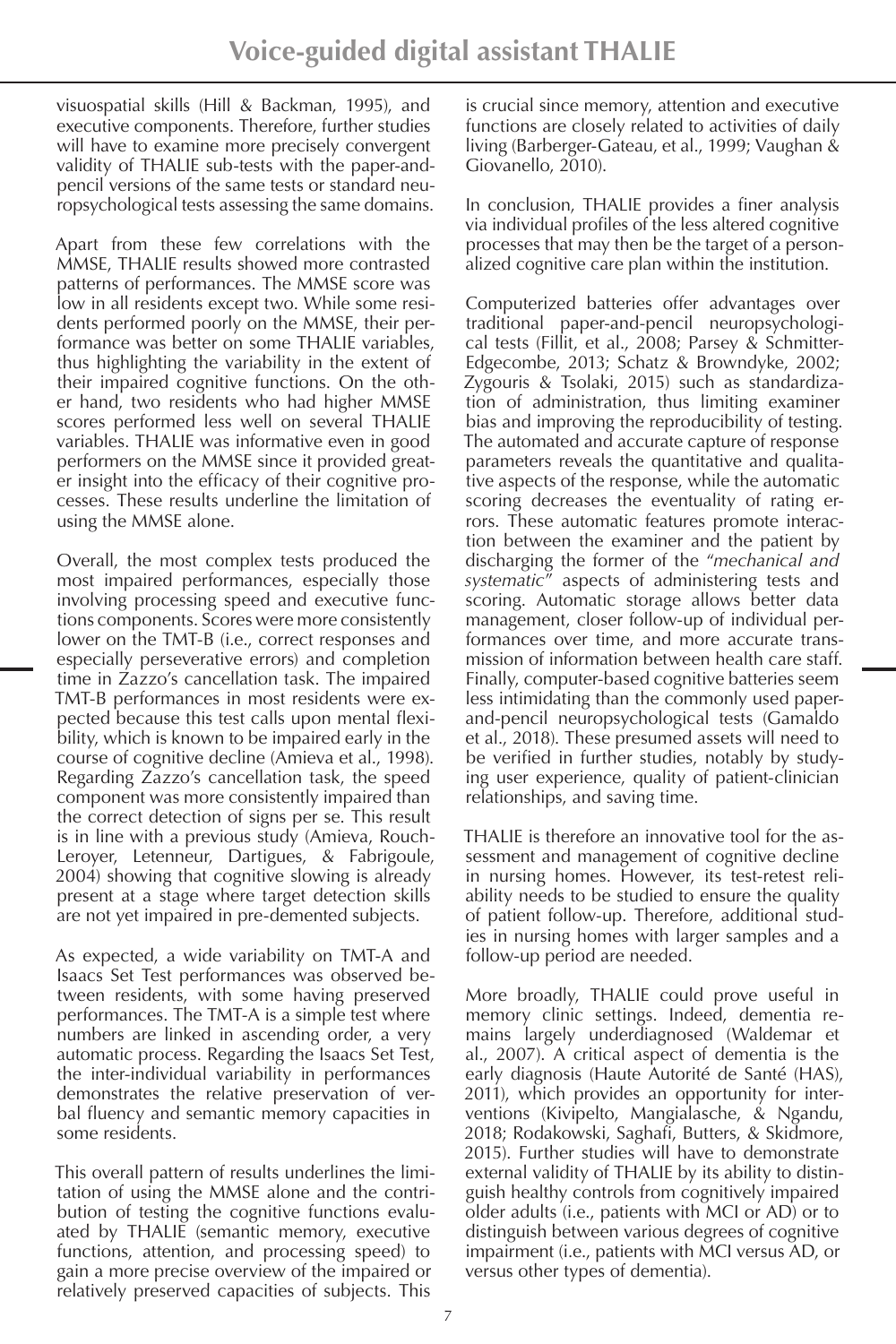## **Conclusion**

To conclude, this study confirms that computerized cognitive assessment by THALIE is a feasible method for evaluating memory and other areas of cognitive functioning such as attention and

## **Acknowledgements**

Special thanks go to the Thalie Project Consortium: SimSoft Healthcare, Labège; Agir Pour La Télémédecine (APLT) (notably Mickaël Chaleuil, Association President and Nathalie Limiati for providing administrative assistance), Sylvie Poulette, Conseil et Gestion de Projets, Pompignac; ITWELL (notably Catherine Argillier, General Manager, and Sarah Saint-Marc for providing administrative, technical and logistic assistance), Bordeaux; UMR CNRS 5218 - IMS, Talence; Bordeaux; USR CNRS 3413 SANPSY, Université de Bordeaux, Bordeaux; CHU de Bordeaux (notably Cécile Klochendler for financial management), Bordeaux.

A special thanks to Dr. Vincent Roth, General Manager Easy-CRF SAS, F-14920 Mathieu.

We also thank the students from the Ecole Nationale Supérieure de Cognitique ENSC, Bordeaux INP, Talence: Alexandra Pometko, Claire Dussard, Julien Doche and Elise Grevet for their work on the software manual based on video tutorials.

#### **Source Funding**

This project was supported by a grant from MSDAVENIR.

#### **Conflict of interest statement**

The authors report no disclosures relevant to the manuscript. They declare that the research was conducted in the absence of any commercial or financial relationships that could be construed as a potential conflict of interest.

## **References**

- Albert, M. S., DeKosky, S. T., Dickson, D., Dubois, B., Feldman, H. H., Fox, N. C., et al. (2011). The diagnosis of mild cognitive impairment due to Alzheimer's disease: recommendations from the National Institute on Aging-Alzheimer's Association workgroups on diagnostic guidelines for Alzheimer's disease. Alzheimers Dement, 7(3), 270-279.
- Amieva, H., Lafont, S., Auriacombe, S., Rainville, C., Orgogozo, J. M., Dartigues, J. F., et al. (1998). Analysis of error types in the trial making test evidences an inhibitory deficit in dementia of the Alzheimer type. J Clin Exp Neuropsychol, 20(2), 280-285.
- Amieva, H., Le Goff, M., Stoykova, R., Lafont, S., Ritchie, K., Tzourio, C., et al. (2009). Trail Making Test A et B (version sans correction des erreurs) : normes en population chez des sujets âgés, issues de l'étude des trois Cités. Revue de Neuropsychologie, 1, 210-220.
- Amieva, H., Rouch-Leroyer, I., Letenneur, L., Dartigues, J. F., & Fabrigoule, C. (2004). Cognitive slowing and learning of target detection skills in pre-demented subjects. Brain Cogn, 54(3), 212-214.
- Barberger-Gateau, P., Fabrigoule, C., Rouch, I., Letenneur, L., & Dartigues, J. F. (1999). Neuropsychological correlates of self-reported performance in instrumental activities of daily living and predic-

executive functioning in elderly nursing-home residents. THALIE may enrich the evaluation of these cognitive components which are highly associated with activities of daily living and helps in setting up personalized care plans.

tion of dementia. J Gerontol B Psychol Sci Soc Sci, 54(5), P293-303.

- Carcaillon, L., Amieva, H., Auriacombe, S., Helmer, C., & Dartigues, J. F. (2009). A subtest of the MMSE as a valid test of episodic memory? Comparison with the Free and Cued Reminding Test. Dement Geriatr Cogn Disord, 27(5), 429-438.
- Cowppli-Bony, P., Fabrigoule, C., Letenneur, L., Ritchie, K., Alperovitch, A., Dartigues, J. F., et al. (2005). Le test des 5 mots : validité dans la detection de la maladie d'Alzheimer dans la population générale. Rev Neurol, 161(12 Pt 1), 1205-1212.
- Derouesné, C., Poitreneau, J., Hugonot, L., Kalafat, M., Dubois, B., & Laurent, B. (1999). Le Mini-Mental State Examination (MMSE) : un outil pratique pour l'evaluation de l'etat cognitif des patients par le clinicien. Version francaise consensuelle. Groupe de Recherche sur les Evaluations Cognitives (GRECO). Presse Med, 28(21), 1141-1148.
- Dubois, B., Touchon, J., Portet, F., Ousset, P. J., Vellas, B., & Michel, B. (2002). "Les 5 mots", épreuve simple et sensible pour le diagnostic de la maladie d'Alzheimer. Presse Med, 31(36), 1696-1699.
- Fabrigoule, C., Rouch, I., Taberly, A., Letenneur, L., Commenges, D., Mazaux, J. M., et al. (1998). Cognitive process in preclinical phase of dementia. Brain, 121 ( Pt 1), 135-141.
- Fillit, H. M., Simon, E. S., Doniger, G. M., & Cummings, J. L. (2008). Practicality of a computerized system for cognitive assessment in the elderly. Alzheimers Dement, 4(1), 14-21.
- Folstein, M. F., Folstein, S. E., & McHugh, P. R. (1975). "Mini-mental state". A practical method for grading the cognitive state of patients for the clinician. J Psychiatr Res, 12(3), 189-198.
- Gamaldo, A. A., Tan, S. C., Sardina, A. L., Henzi, C., Guest, R., Ross, L. A., et al. (2018). Older Black Adults' Satisfaction and Anxiety Levels After Completing Alternative Versus Traditional Cognitive Batteries. J Gerontol B Psychol Sci Soc Sci.
- Gaugler, J. E., Yu, F., Krichbaum, K., & Wyman, J. F. (2009). Predictors of nursing home admission for persons with dementia. Med Care, 47(2), 191-198.
- Gonzalez-Colaco Harmand, M., Meillon, C., Rullier, L., Avila-Funes, J. A., Bergua, V., Dartigues, J. F., et al. (2014). Cognitive decline after entering a nursing home: a 22-year follow-up study of institutionalized and noninstitutionalized elderly people. J Am Med Dir Assoc, 15(7), 504-508.
- Haute Autorité de Santé (HAS). (2011). Maladie d'Alzheimer et maladies apparentées : diagnostic et prise en charge. Recommandation de bonne pratique.
- Hill, R. D., & Backman, L. (1995). The relationship between the mini-mental state examination and cognitive functioning in normal elderly adults: a componential analysis. Age Ageing, 24(5), 440-446.